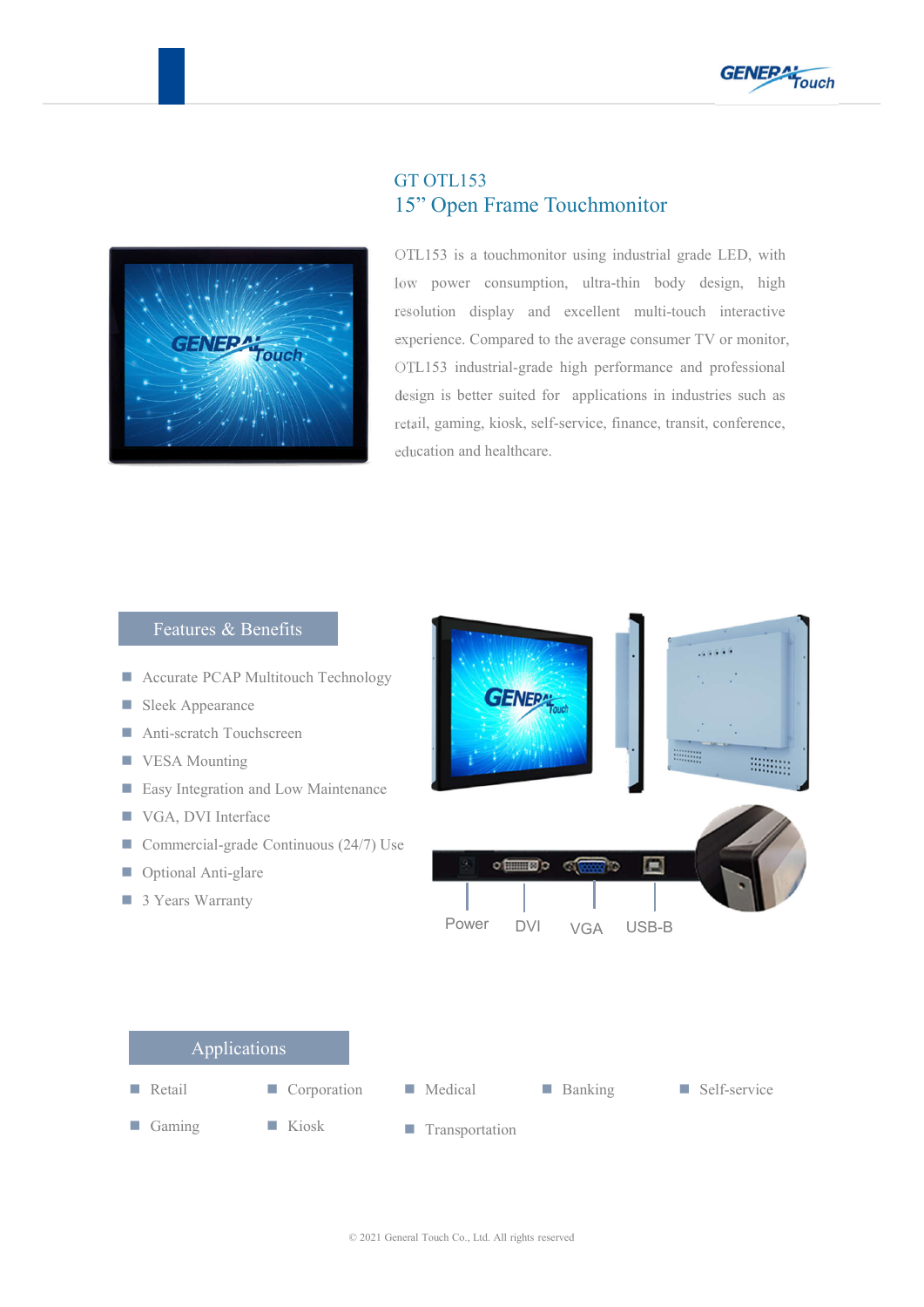

## **SPECIFICATIONS**

| Name                                       | 15" Open Frame Touchmonitor                                                      |  |  |
|--------------------------------------------|----------------------------------------------------------------------------------|--|--|
| Model                                      | <b>OTL153</b>                                                                    |  |  |
| <b>LCD Panel Parameters</b>                |                                                                                  |  |  |
| Display Technology                         | Active Matrix TFT-LCD with LED Backlight                                         |  |  |
| Aspect Ratio                               | 4:3                                                                              |  |  |
| Active Area (W x H)                        | $304.13 \times 228.10$ mm                                                        |  |  |
| Native Resolution                          | 1024×768@60Hz                                                                    |  |  |
| Response Time (Typ.)                       | 16ms                                                                             |  |  |
| Display Colors                             | 16.7million                                                                      |  |  |
| Luminance (Typ.)                           | 420nits; with PCAP 350nits                                                       |  |  |
| Contrast Ratio (Typ.)                      | 800:1                                                                            |  |  |
| Viewing Angle (Typ.)                       | Horizontal (left/right) CR≥10 80°/80°<br>Vertical (up/down) CR≥10 80°/80°        |  |  |
| <b>Touch Screen Parameters</b>             |                                                                                  |  |  |
| Touch Technology                           | Projected Capacitive (PCAP)                                                      |  |  |
| <b>Surface Treatment</b>                   | Tempered Strengthened<br>Optional: Anti-glare                                    |  |  |
| Active Area(W x H)                         | $308.1 \times 232.1 \pm 0.3$ mm                                                  |  |  |
| Thickness(Total)                           | $2.4 \pm 0.3$ mm                                                                 |  |  |
| <b>Light Transmission</b>                  | $\geq 85\%$                                                                      |  |  |
| Response Time                              | 8ms                                                                              |  |  |
| Touch Screen Interface                     | <b>USB</b>                                                                       |  |  |
| <b>Touch Point</b>                         | 10                                                                               |  |  |
| <b>Overall Parameters</b>                  |                                                                                  |  |  |
| Case/Bezel Color                           | Gray                                                                             |  |  |
| Mounting Options                           | VESA: $100 \times 100$ mm; $75 \times 75$ mm; Side Mounting                      |  |  |
| Outline Dimensions $(W \times H \times D)$ | $350.22 \text{mm} \times 274.22 \text{mm} \times 44.0 \text{mm}$                 |  |  |
| Power Supply                               | External Adapter: 100-240V AC, 50-60 Hz<br>Input Voltage Range: $+12VDC \pm 5\%$ |  |  |
| On Screen Display (OSD)                    | Control (back): Power, Auto, Up, Down, Menu                                      |  |  |
| Power Consumption (Typ.)                   | 15W                                                                              |  |  |
| Speaker                                    | NA                                                                               |  |  |
| Webcam                                     | NA                                                                               |  |  |